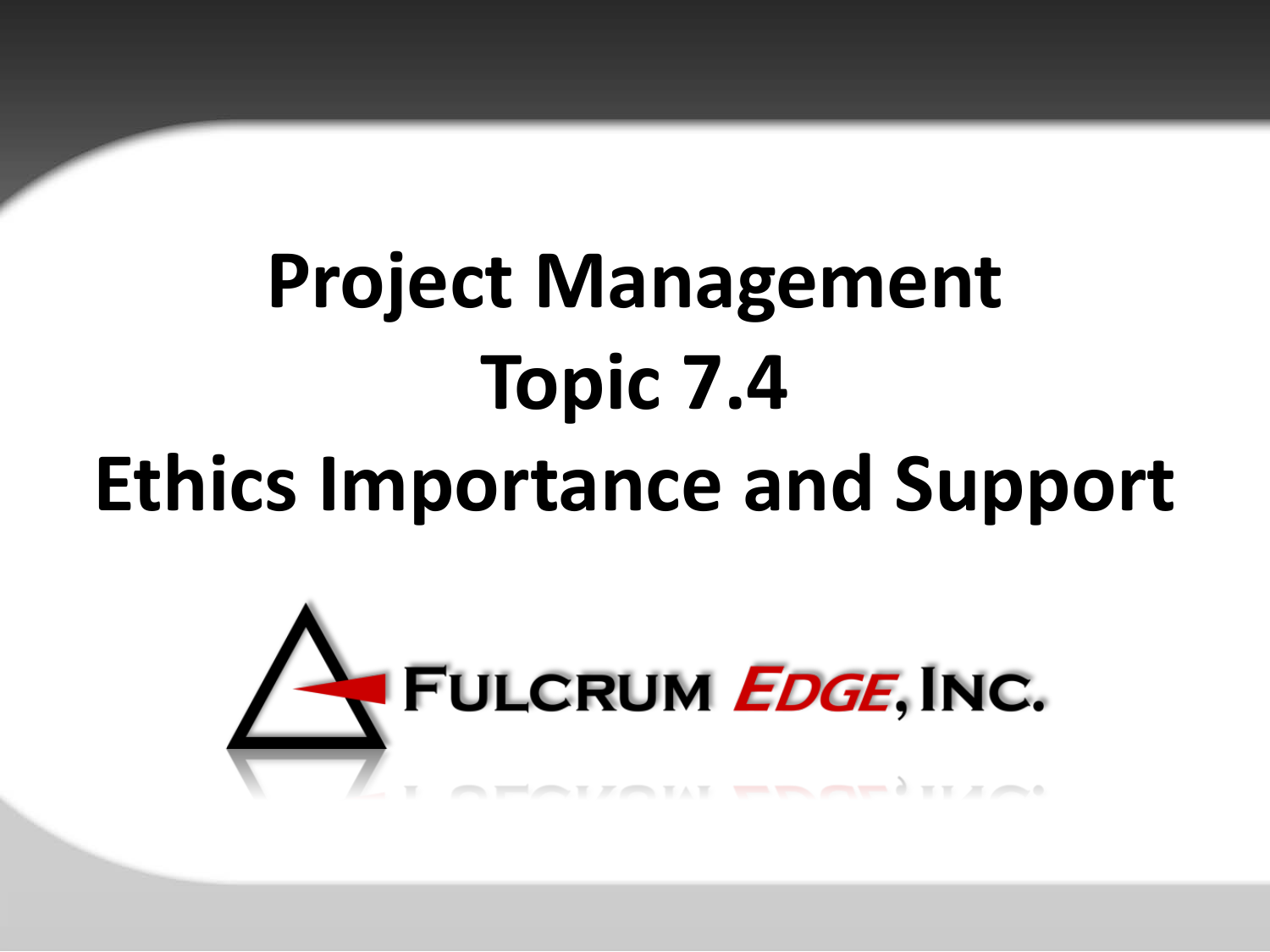#### 7.4.1 Team Exercise



# **Ethics Importance and Support**

#### Learn by Doing Project Management Pages 190-191



Copyright © 2013 Baker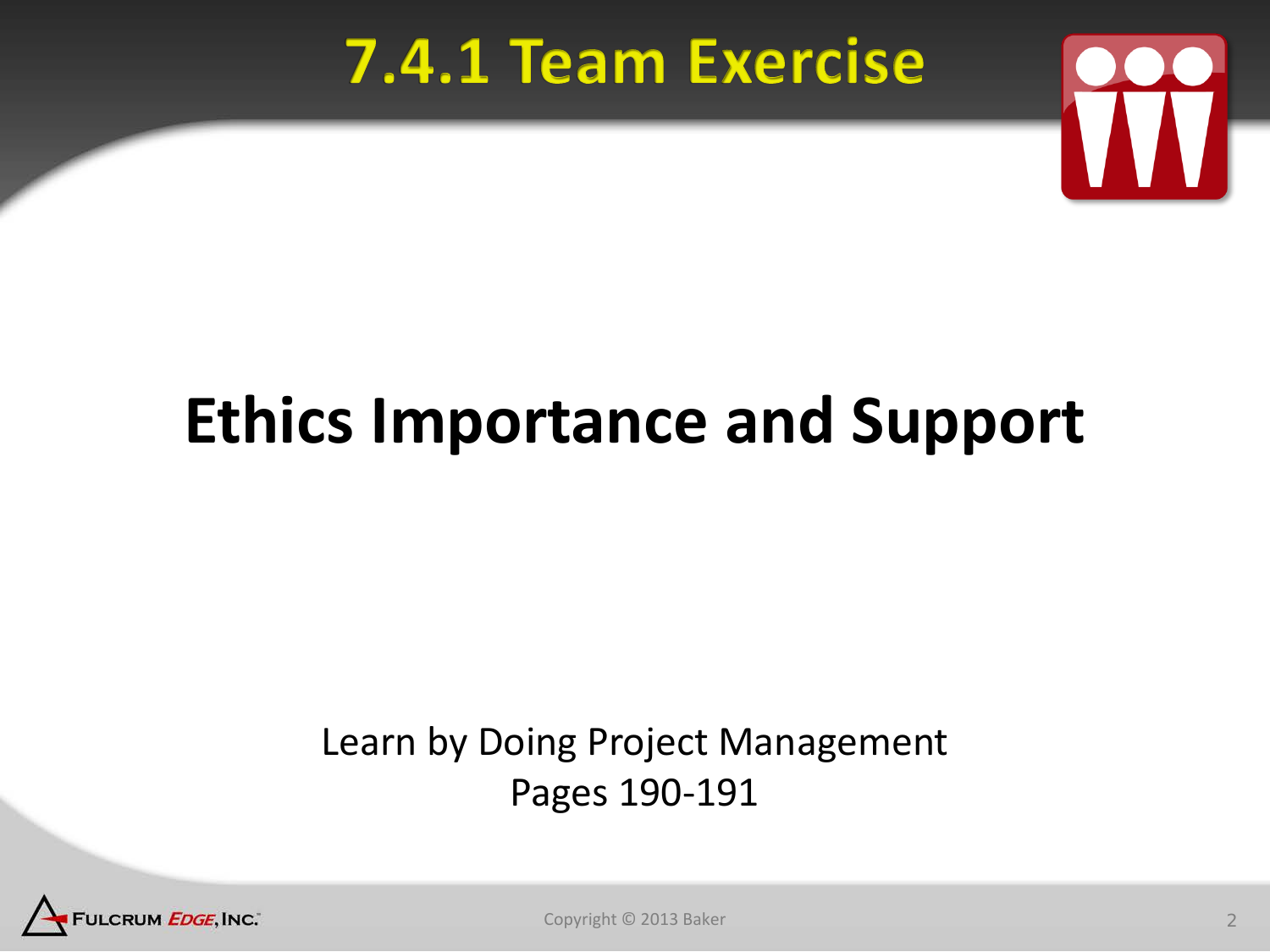### **Ethical Issues in Project Management**

- Vendor selection
- Bribes
- Reporting progress
- Conflict of interest
- Others
- What are some other ethical issues?



RIGHT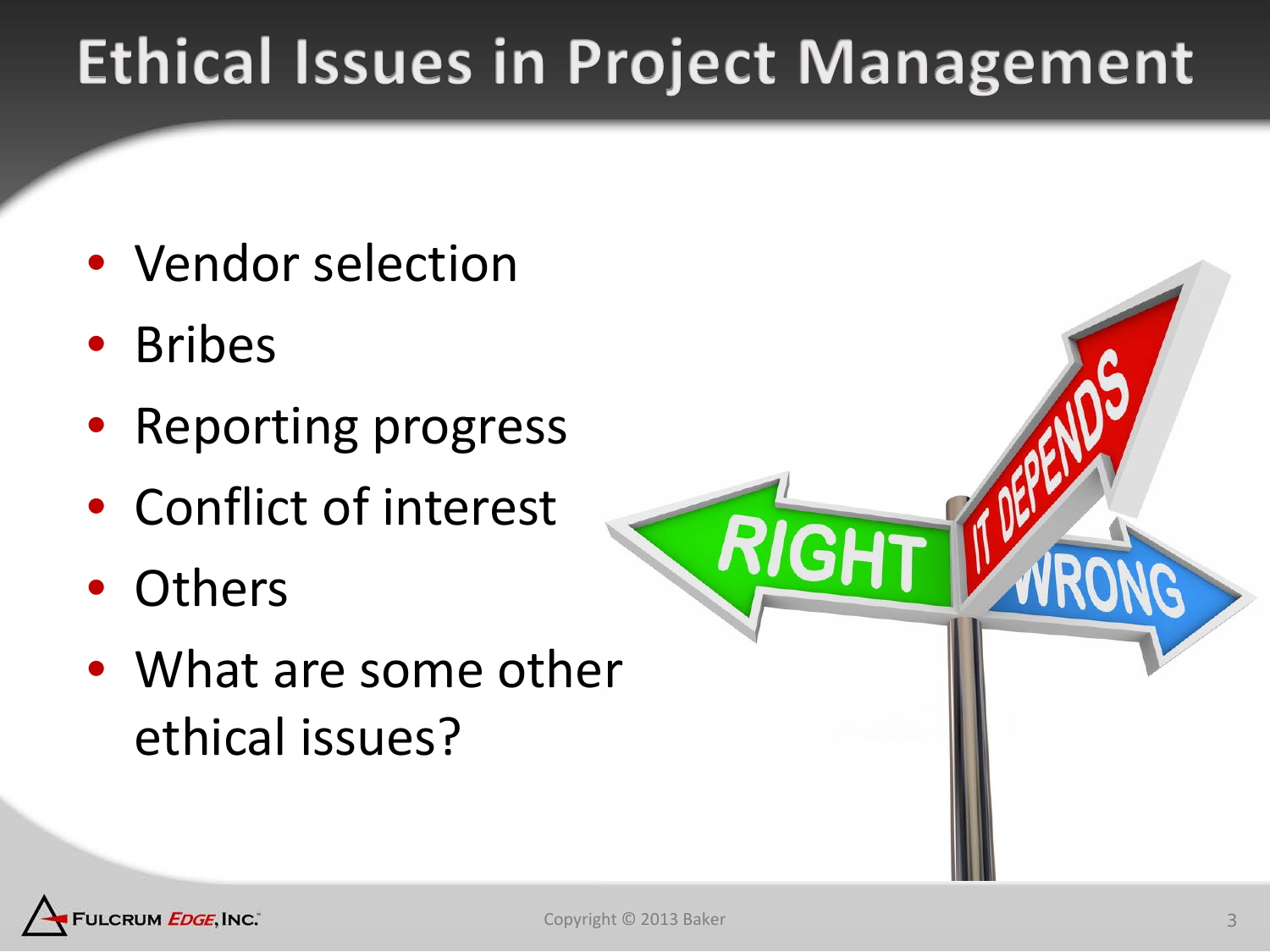### **Vendor Selection**

- Improper vendor selection behavior
	- Influencing scoring models
	- Selective distribution of RFQ's
	- Not using or manipulating results of a selection model
- Steps to avoid vendor manipulation
	- Require a selection model built by a team of decision makers
	- Utilize an open bidding process
	- Periodically audit the selection results

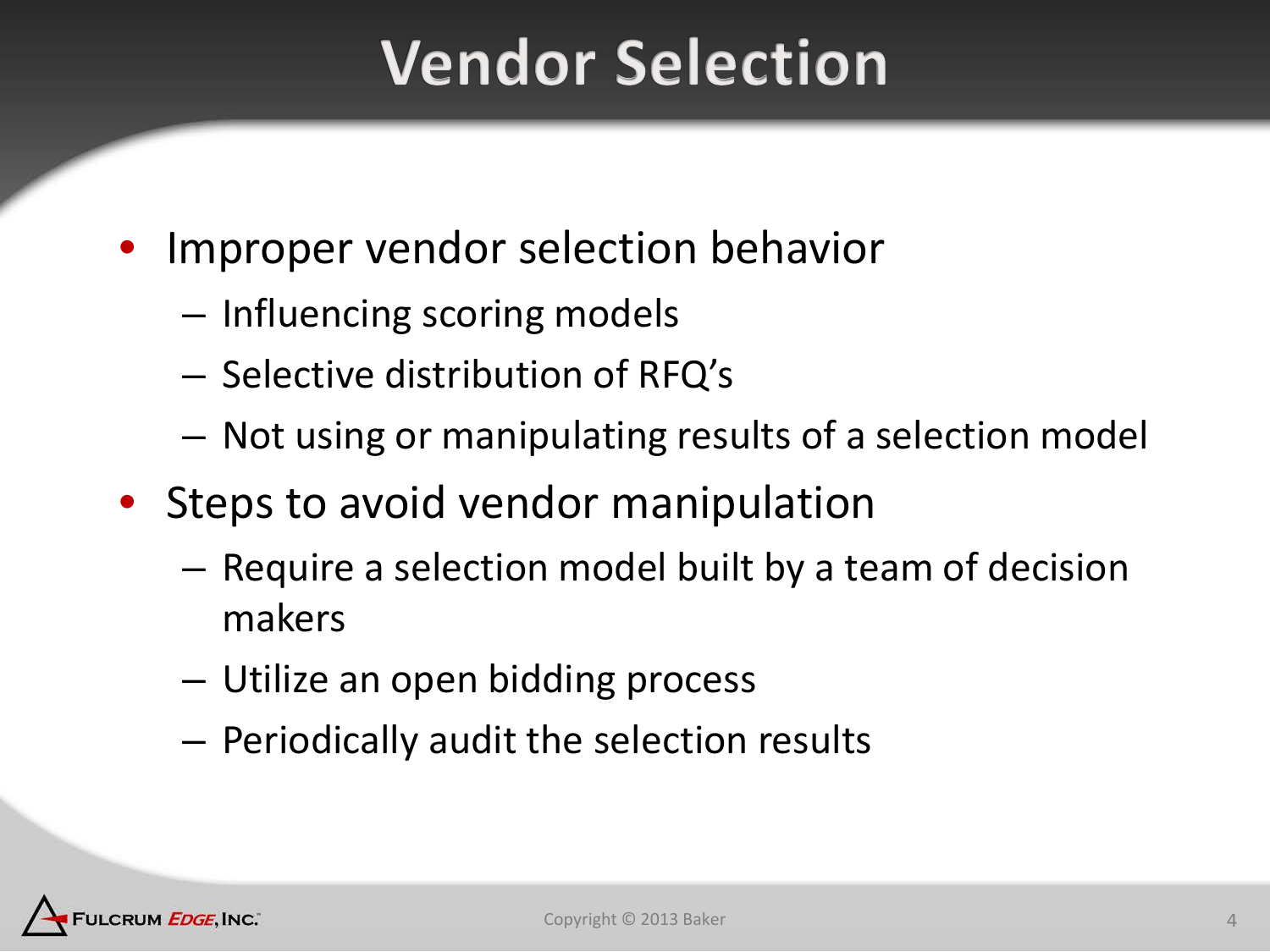### **Bribes**

**Depending on your line of work you may be faced with one of the following situations:**

- An indication that a bribe would "make things much better!"
- A hint that if a decision goes in their favor "you could benefit!"

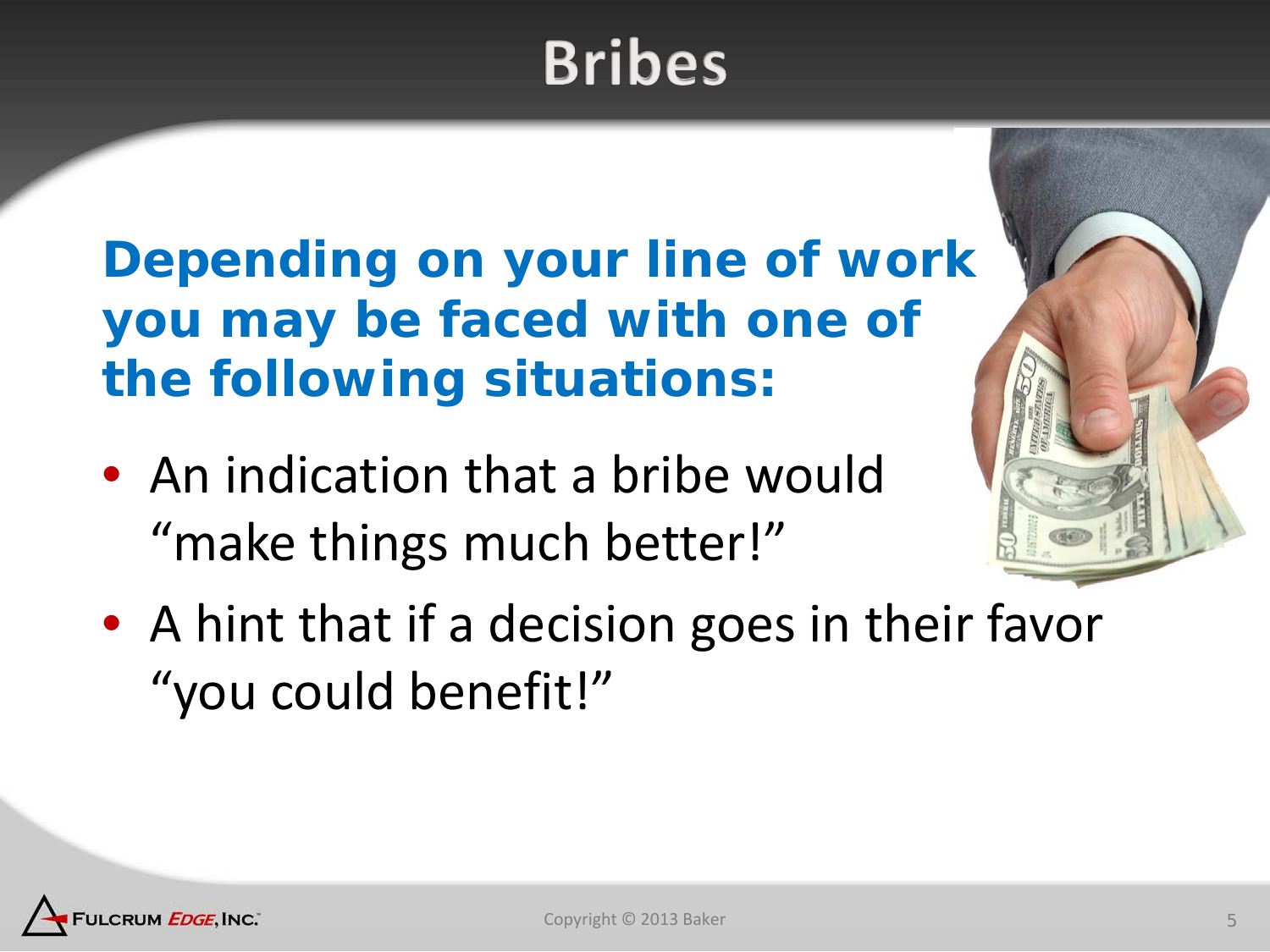#### **7.4.2 Roundtable Exercise**

# **Bribes**

- How prevalent are bribes aimed at Project Managers?
- Do all bribes look alike?
- What about free lunch, sports tickets, and gifts at the Holidays?

#### **Share your thoughts in roundtable discussion**

#### Learn by Doing Project Management Page 192

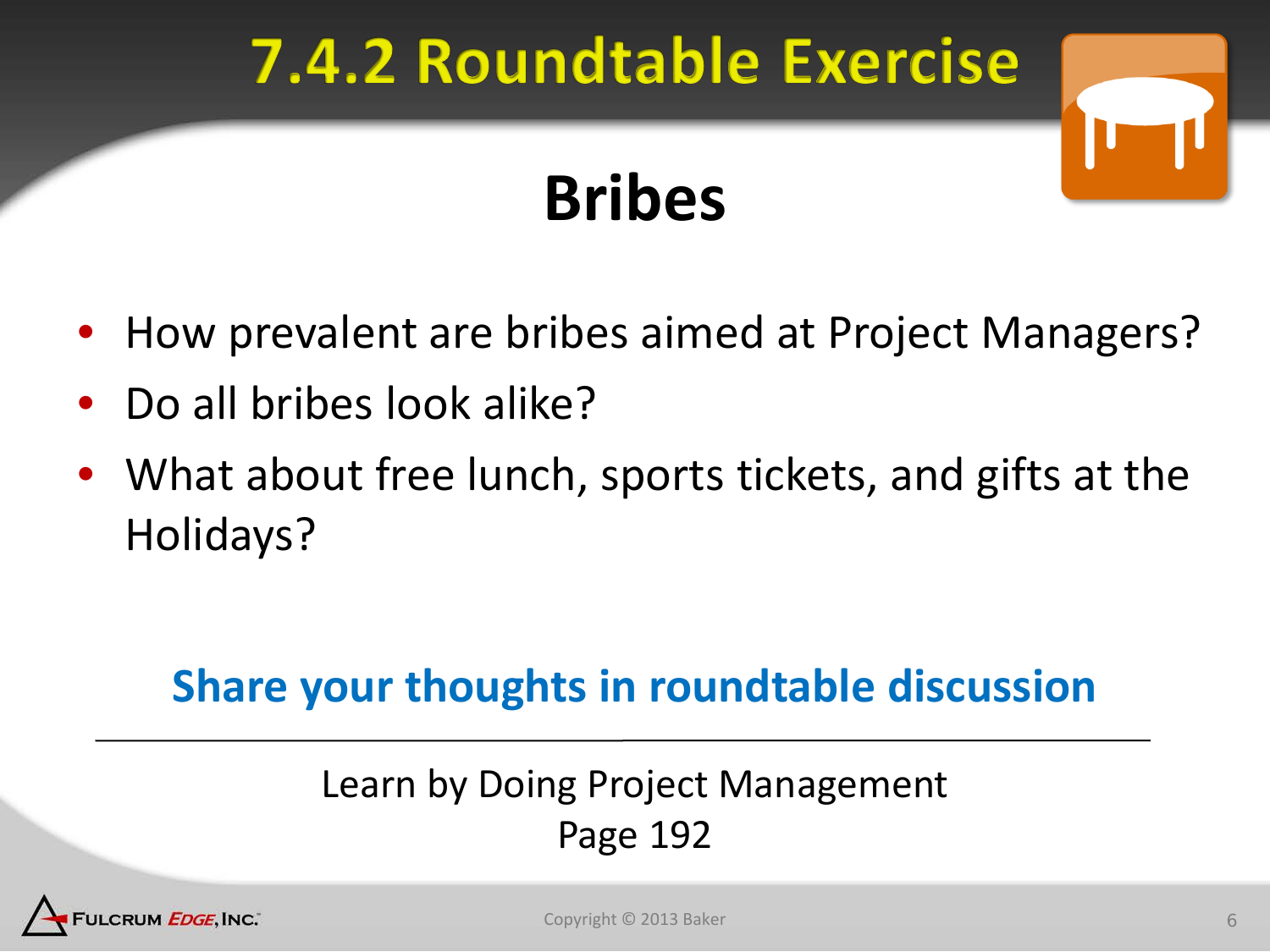### **Progress Reporting**

- Beware of the following pitfalls
	- Overstating progress
	- Hiding problems
	- Tendency to shoot the messenger
- Communicate problems safely
	- Communicate problems early and often
	- Include potential solutions
	- Document and control the project

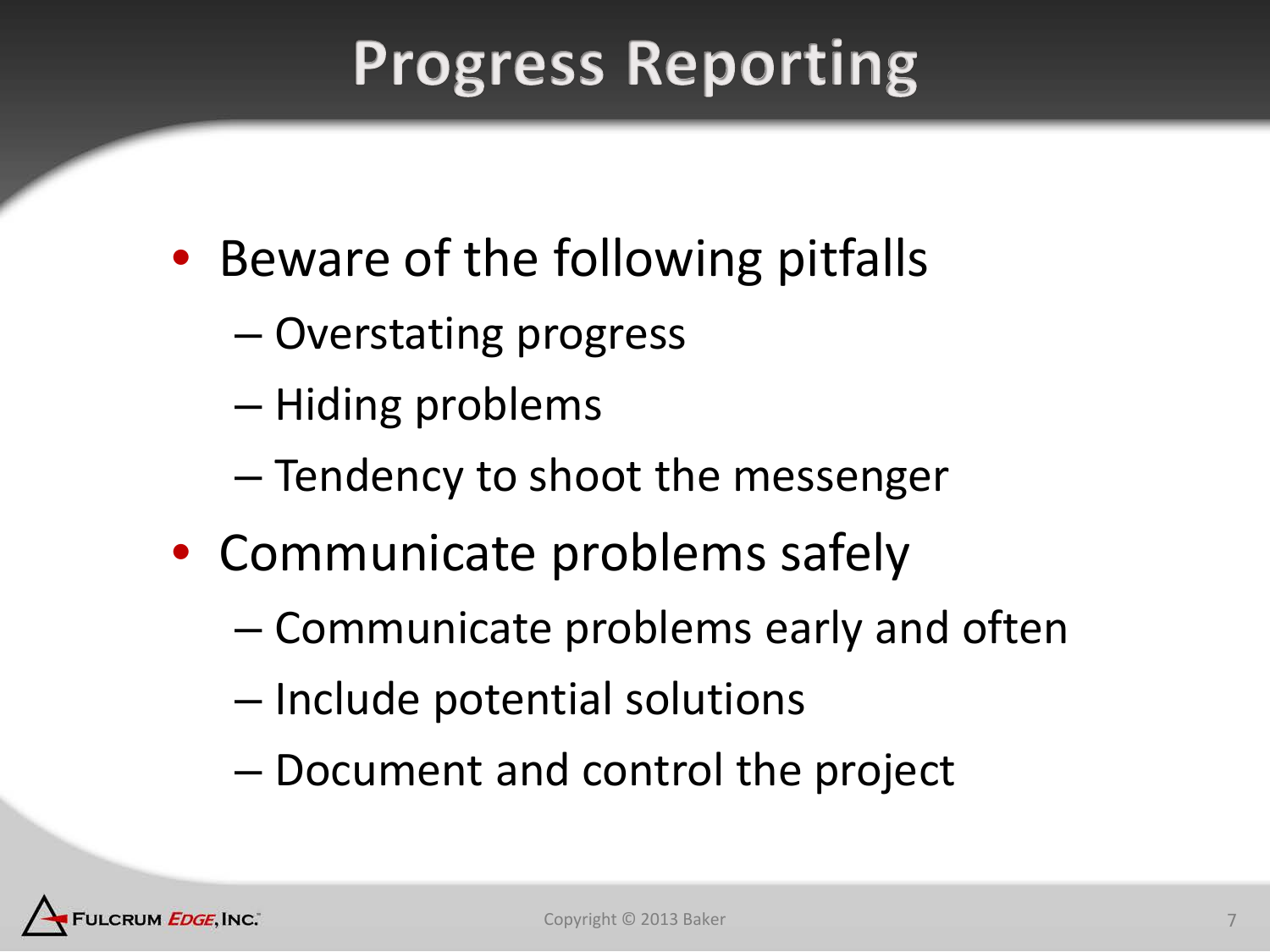## **Potential Conflict of Interest Examples**

- Conflict related to a supplier competing for business on your project due to:
	- A relative working for the supplier
	- Financial interest in the supplier
	- Indirect benefit gained from a third party
	- Strong personal or social relationship
- Unreported perceived conflicts of interest can be damaging as well